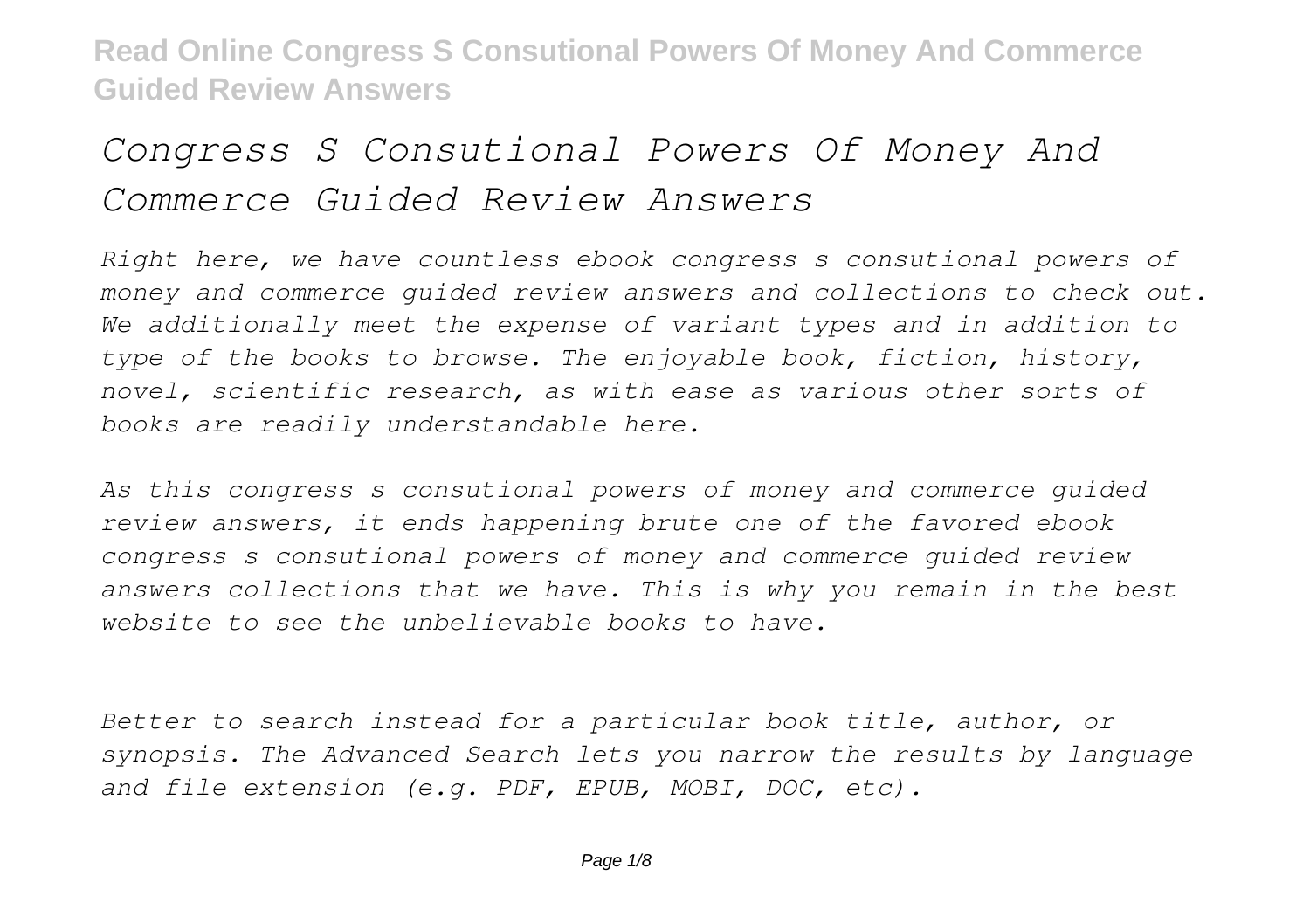*Congress's Power Over Appropriations: Constitutional and ... Excerpts from Article I, Section 8 of the U.S. Constitution Directions: For each excerpt of Article I, Section 8, summarize the text in your own words. What it says: What it means: SECTION. 8. The Congress shall have Power To lay and collect Taxes, Duties, Imposts and Excises, to pay the Debts and provide for the common Defence and general Welfare of the United States; but all Duties, Imposts ...*

*Powers of the United States Congress - Wikipedia The power to raise and maintain armed forces is the responsibility of Congress, and it has the power to declare war. The Senate, but not the House of Representatives , has the power to approve treaties with foreign governments as well.*

*U.S. Constitution - Article 1 Section 8 - The U.S ... The enumerated powers (also called expressed powers, explicit powers or delegated powers) of the United States Congress are the powers granted to the federal government of the United States. Most of these powers are listed in Article I, Section 8 of the United States Constitution.*

*Congress: The Powers of Congress | SparkNotes*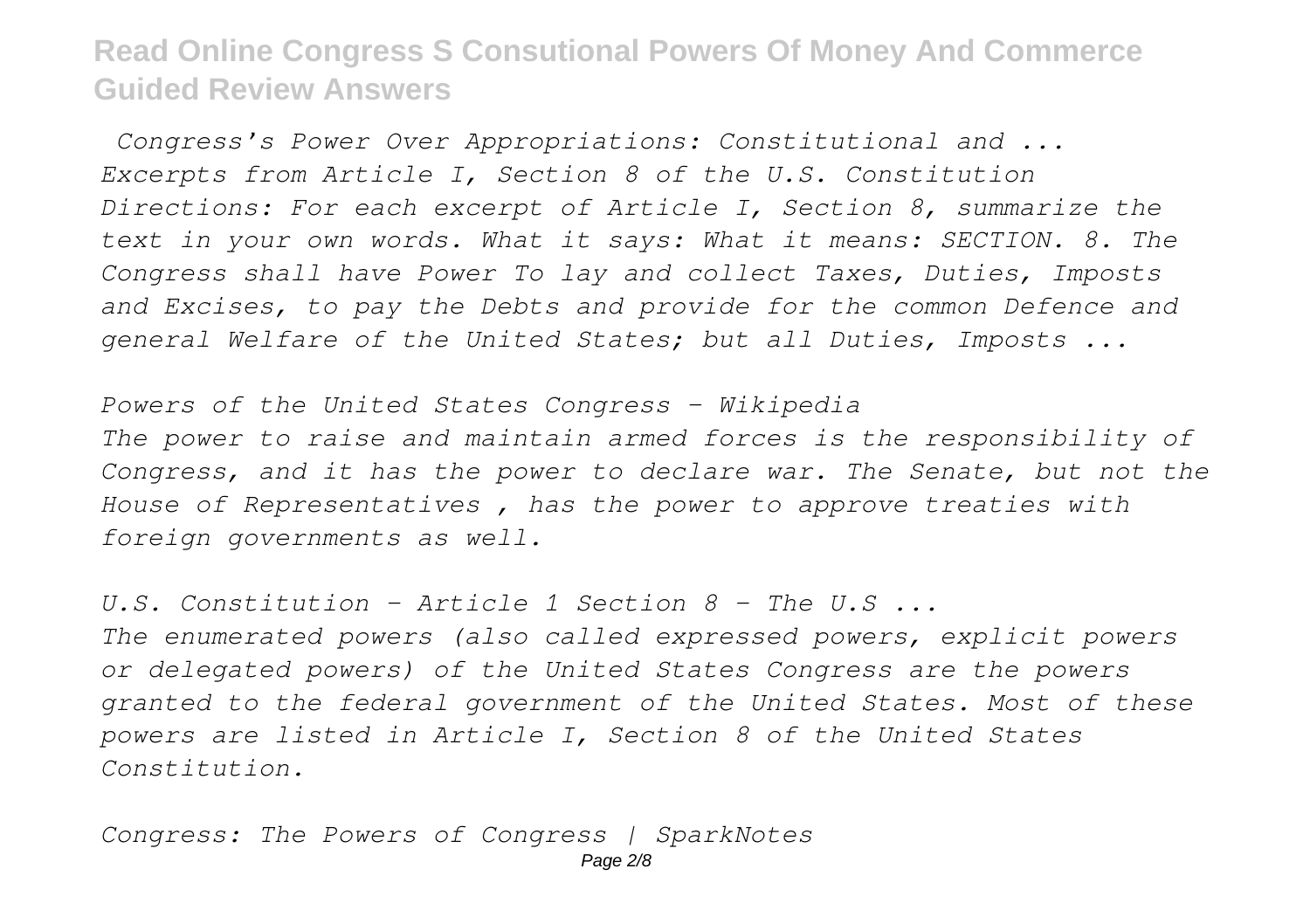*Article 1 - The Legislative BranchSection 8 - Powers of Congress. The Congress shall have Power To lay and collect Taxes, Duties, Imposts and Excises, to pay the Debts and provide for the common Defence and general Welfare of the United States; but all Duties, Imposts and Excises shall be uniform throughout the United States; To regulate Commerce with foreign Nations, and among the several States, and with the Indian Tribes;*

*Congress's Constitution: Legislative Authority and the ... Article I, Section 8 of the U.S. Constitution expressly names the following as powers held by Congress: Congress can borrow money to pay for actions taken by the federal government. Congress has the power to impose rules and laws for the regulation of trade with foreign nations.*

*War Powers | Wex | US Law | LII / Legal Information Institute Congress is widely supposed to be the least effective branch of the federal government. But as Josh Chafetz shows in this boldly original analysis, Congress in fact has numerous powerful tools at its disposal in its conflicts with the other branches. These tools include the power of the purse, the contempt power, freedom of speech and debate, and more.*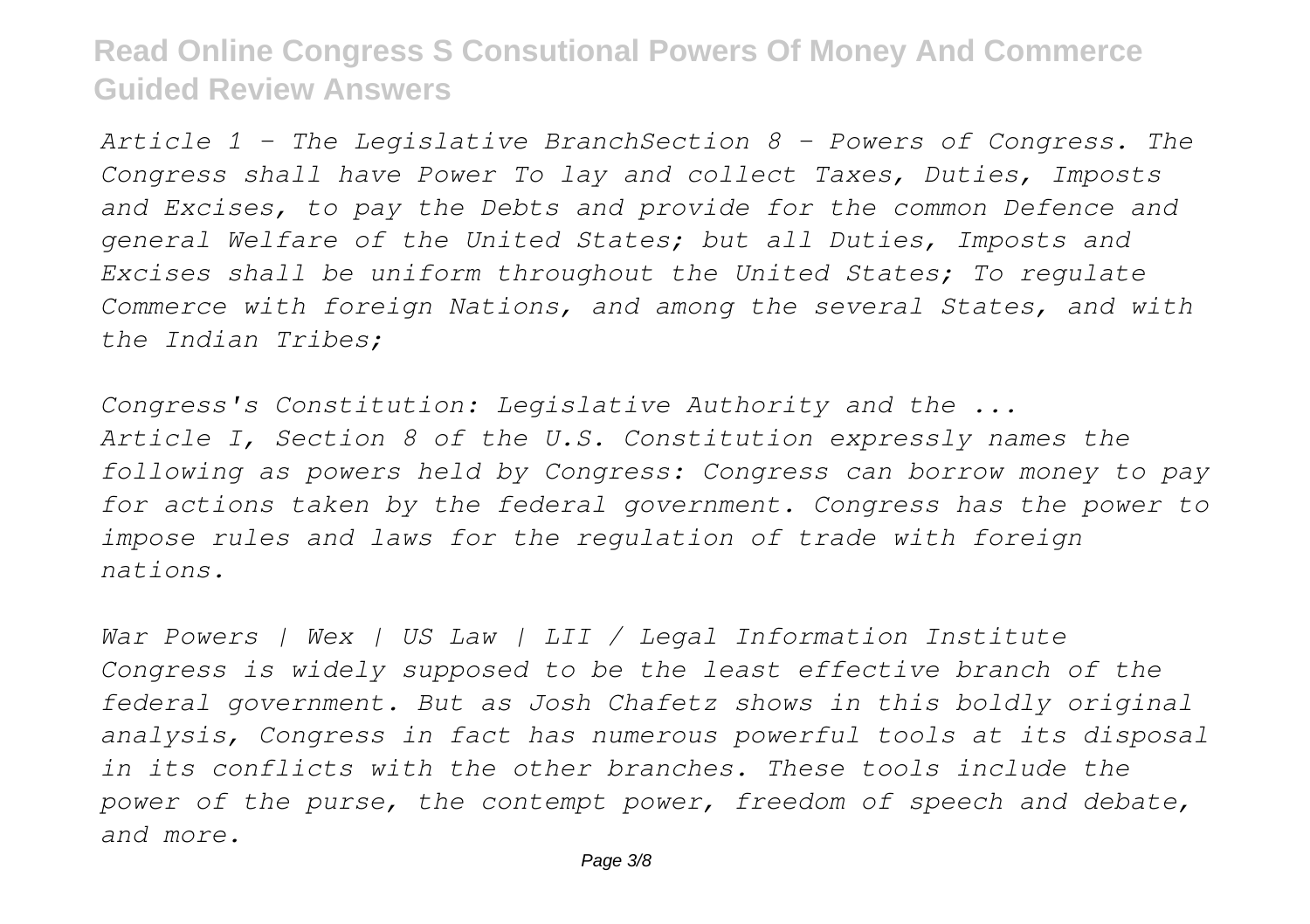*The Powers of Congress - ThoughtCo.com is the World's ... The Congress shall have Power To lay and collect Taxes, Duties, Imposts and Excises, to pay the Debts and provide for the common Defence and general Welfare of the United States; but all Duties, Imposts and Excises shall be uniform throughout the United States; To borrow Money on the credit of the United States;*

*Congress's Constitution | Yale University Press Article I of the Constitution enumerates several of Congress's foreign affairs powers, including those to "regulate commerce with foreign nations," "declare war," "raise and support armies,"...*

*The Power of Impeachment: Overview | Constitution ... "Congress's Constitution is a commanding exposition of Congress's powers vis-à-vis the other branches of the federal government. It is an important read for scholars of administrative law, legislation, and the separation of powers, and it should be required reading for new congressional staffers and federal agency legislative affairs personnel."—Christoper J. Walker, Michigan Law Review*

*Enumerated powers (United States) - Wikipedia*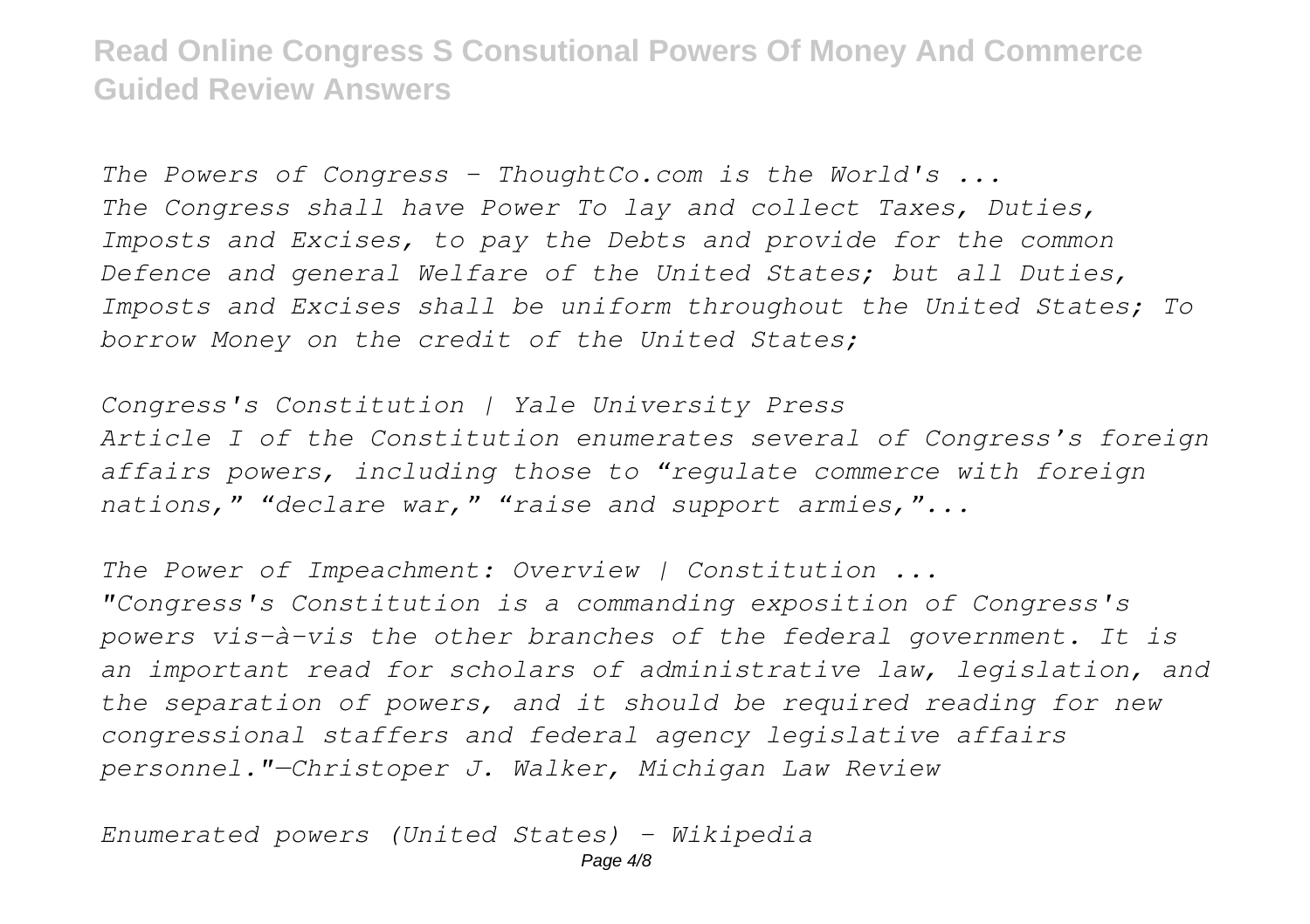*important legislative tool: the power to direct and control federal spending. Congress's "power of the purse" derives from two features of the Constitution: Congress's enumerated legislative powers, including the power to raise revenue and "pay the Debts and provide for the common Defence and general Welfare of the United States," and the Appropriations Clause. This latter*

*The Powers of Congress [ushistory.org] Enumerated powers, or the expressed powers, are powers the Constitution explicitly grants to Congress, including the power to declare war and levy taxes.*

*U.S. Constitution | Constitution Annotated | Congress.gov ... The Constitution specifically grants Congress its most important power — the authority to make laws. A bill, or proposed law, only becomes a law after both the House of Representatives and the Senate have approved it in the same form. The two houses share other powers, many of which are listed in Article I, Section 8.*

*Congress's Constitution: Legislative Authority & the ... Article I, Section 8, Clause 11 of the U.S. Constitution grants Congress the power to declare war. The President, meanwhile, derives*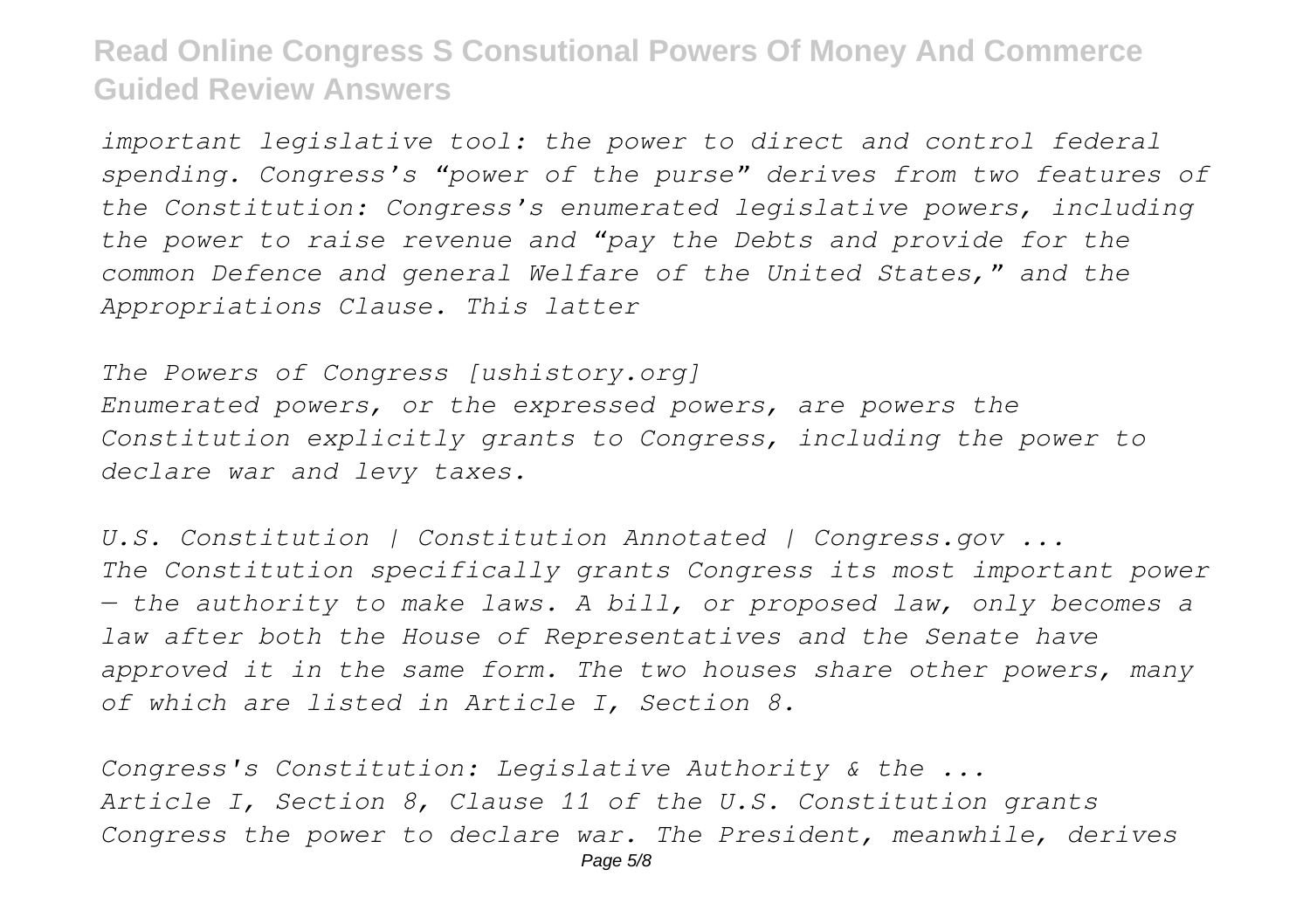*the power to direct the military after a Congressional declaration of war from Article II, Section 2, which names the President Commander-in-Chief of the armed forces.*

*POWER OF CONGRESS TO CONTROL THE FEDERAL COURTS | U.S ... Congress's Constitution: Legislative Authority & the Separation of Powers Josh Chafetz, D.Phil., JD , of the Georgetown University Law Center, will discuss his recent book on congressional powers and how effective members are in their abilities to leverage such powers for public support.*

*U.S. Foreign Policy Powers: Congress and the President ... The House of Representatives shall chuse their Speaker and other Officers; and shall have the sole Power of Impeachment. The Constitution confers upon Congress the power to impeach and thereafter remove from office the President, 1 Footnote The Constitution contains a number of provisions that are relevant to the impeachment of federal officials.*

*What are the Powers of Congress?*

*"Congress's Constitution is a commanding exposition of Congress's powers vis-à-vis the other branches of the federal government. It is*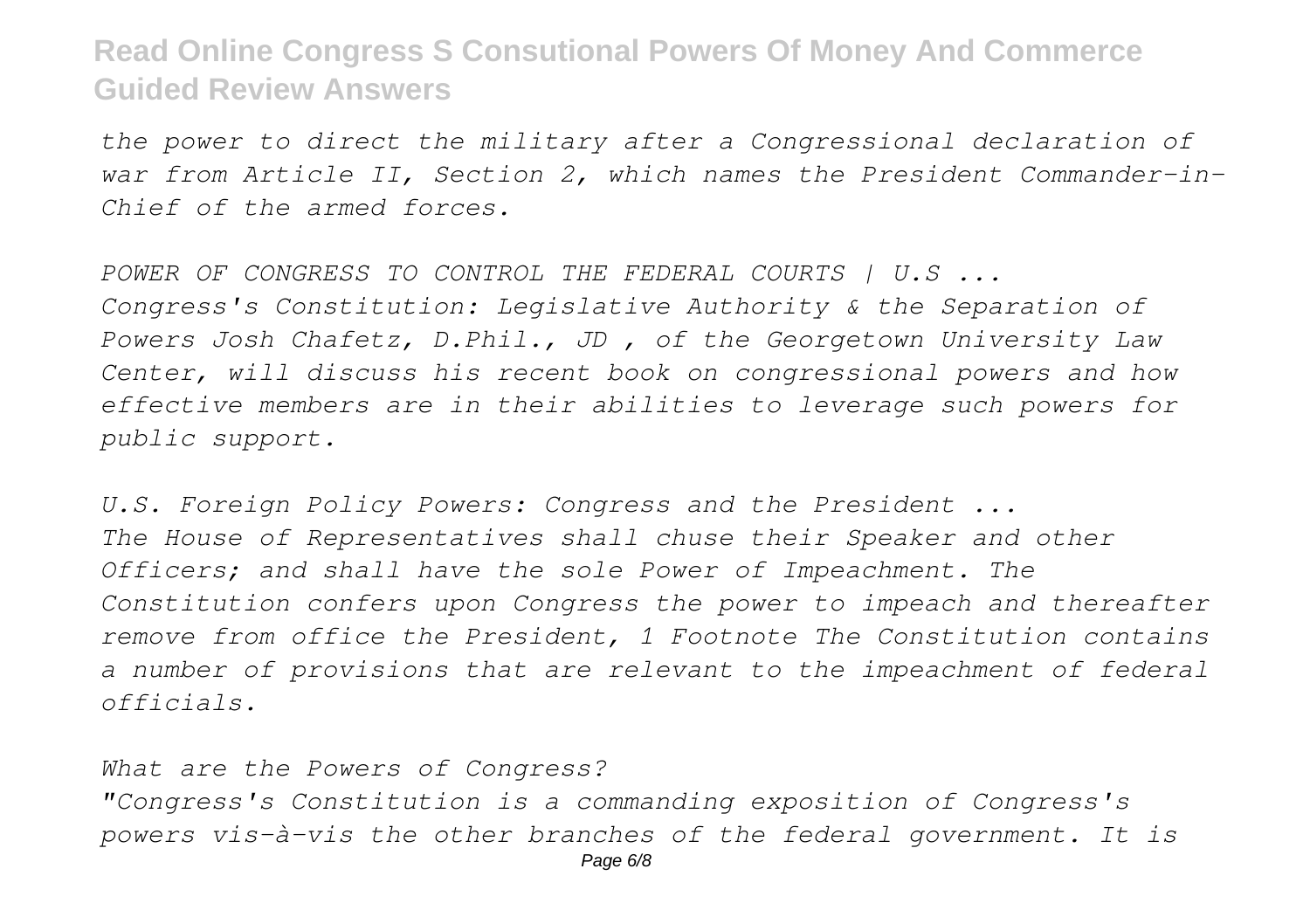*an important read for scholars of administrative law, legislation, and the separation of powers, and it should be required reading for new congressional staffers and federal agency legislative affairs personnel."—Christoper J. Walker, Michigan Law Review*

*Congress S Consutional Powers Of*

*Powers of the United States Congress are implemented by the United States Constitution, defined by rulings of the Supreme Court, and by its own efforts and by other factors such as history and custom. It is the chief legislative body of the United States. Some powers are explicitly defined by the Constitution and are called enumerated powers; others have been assumed to exist and are called implied powers.*

*List of Powers Granted to Congress | The Classroom "By the constitution of the United States," it was said in one opinion, "the Supreme Court possesses no appellate power in any case, unless conferred upon it by act of Congress." 1225 In order for a case to come within its appellate jurisdiction, the Court has said, "two things must concur: the Constitution must give the capacity to take it, and an act of Congress must supply the requisite authority."*